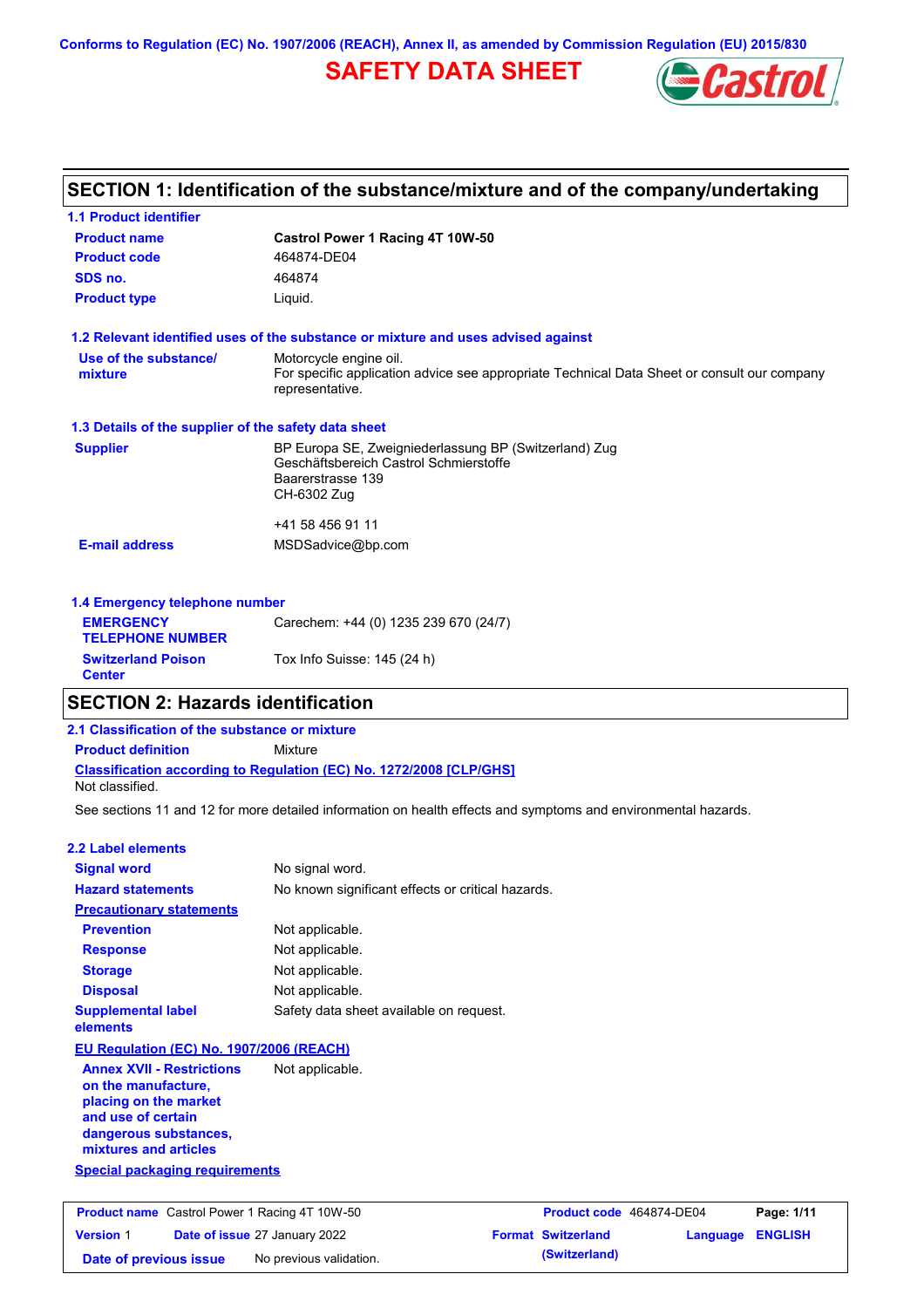### **SECTION 2: Hazards identification**

| <b>Containers to be fitted</b><br>with child-resistant<br>fastenings                                                     | Not applicable.                                                                                                                                                                                                          |
|--------------------------------------------------------------------------------------------------------------------------|--------------------------------------------------------------------------------------------------------------------------------------------------------------------------------------------------------------------------|
| <b>Tactile warning of danger</b>                                                                                         | Not applicable.                                                                                                                                                                                                          |
| 2.3 Other hazards                                                                                                        |                                                                                                                                                                                                                          |
| <b>Results of PBT and vPvB</b><br>assessment                                                                             | Product does not meet the criteria for PBT or vPvB according to Regulation (EC) No. 1907/2006,<br>Annex XIII.                                                                                                            |
| <b>Product meets the criteria</b><br>for PBT or vPvB according<br>to Regulation (EC) No.<br><b>1907/2006, Annex XIII</b> | This mixture does not contain any substances that are assessed to be a PBT or a vPvB.                                                                                                                                    |
| Other hazards which do<br>not result in classification                                                                   | Defatting to the skin.<br>USED ENGINE OILS<br>Used engine oil may contain hazardous components which have the potential to cause skin<br>cancer.<br>See Toxicological Information, section 11 of this Safety Data Sheet. |

### **SECTION 3: Composition/information on ingredients**

#### **3.2 Mixtures**

**Mixture Product definition**

Highly refined base oil (IP 346 DMSO extract < 3%). Proprietary performance additives. **Product/ingredient name % Regulation (EC) No. Identifiers Type 1272/2008 [CLP]**

| Distillates (petroleum), hydrotreated<br>heavy paraffinic     | REACH #: 01-2119484627-25<br>EC: 265-157-1<br>CAS: 64742-54-7<br>Index: 649-467-00-8    | ≥75 - ≤90 | Not classified.   | $[2]$   |
|---------------------------------------------------------------|-----------------------------------------------------------------------------------------|-----------|-------------------|---------|
| Distillates (petroleum), solvent-<br>dewaxed heavy paraffinic | REACH #: 01-2119471299-27<br>EC: $265-169-7$<br>CAS: 64742-65-0<br>Index: 649-474-00-6  | ≤10       | Not classified.   | $[2]$   |
| Distillates (petroleum), hydrotreated<br>heavy paraffinic     | REACH #: 01-2119484627-25 ≤5<br>EC: 265-157-1<br>CAS: 64742-54-7<br>Index: 649-467-00-8 |           | Asp. Tox. 1, H304 | [1] [2] |

#### **See Section 16 for the full text of the H statements declared above.**

Type

[1] Substance classified with a health or environmental hazard

[2] Substance with a workplace exposure limit

[3] Substance meets the criteria for PBT according to Regulation (EC) No. 1907/2006, Annex XIII

[4] Substance meets the criteria for vPvB according to Regulation (EC) No. 1907/2006, Annex XIII

[5] Substance of equivalent concern

[6] Additional disclosure due to company policy

Occupational exposure limits, if available, are listed in Section 8.

### **SECTION 4: First aid measures**

#### Do not induce vomiting unless directed to do so by medical personnel. Get medical attention if symptoms occur. In case of contact, immediately flush eyes with plenty of water for at least 15 minutes. Eyelids should be held away from the eyeball to ensure thorough rinsing. Check for and remove any contact lenses. Get medical attention. **4.1 Description of first aid measures** If inhaled, remove to fresh air. Get medical attention if symptoms occur. **Ingestion Inhalation Eye contact Protection of first-aiders** No action shall be taken involving any personal risk or without suitable training. **Skin contact** Wash skin thoroughly with soap and water or use recognised skin cleanser. Remove contaminated clothing and shoes. Wash clothing before reuse. Clean shoes thoroughly before reuse. Get medical attention if irritation develops.

### **4.2 Most important symptoms and effects, both acute and delayed**

See Section 11 for more detailed information on health effects and symptoms.

|                        | <b>Product name</b> Castrol Power 1 Racing 4T 10W-50 | Product code 464874-DE04  |                  | Page: 2/11 |
|------------------------|------------------------------------------------------|---------------------------|------------------|------------|
| <b>Version 1</b>       | <b>Date of issue 27 January 2022</b>                 | <b>Format Switzerland</b> | Language ENGLISH |            |
| Date of previous issue | No previous validation.                              | (Switzerland)             |                  |            |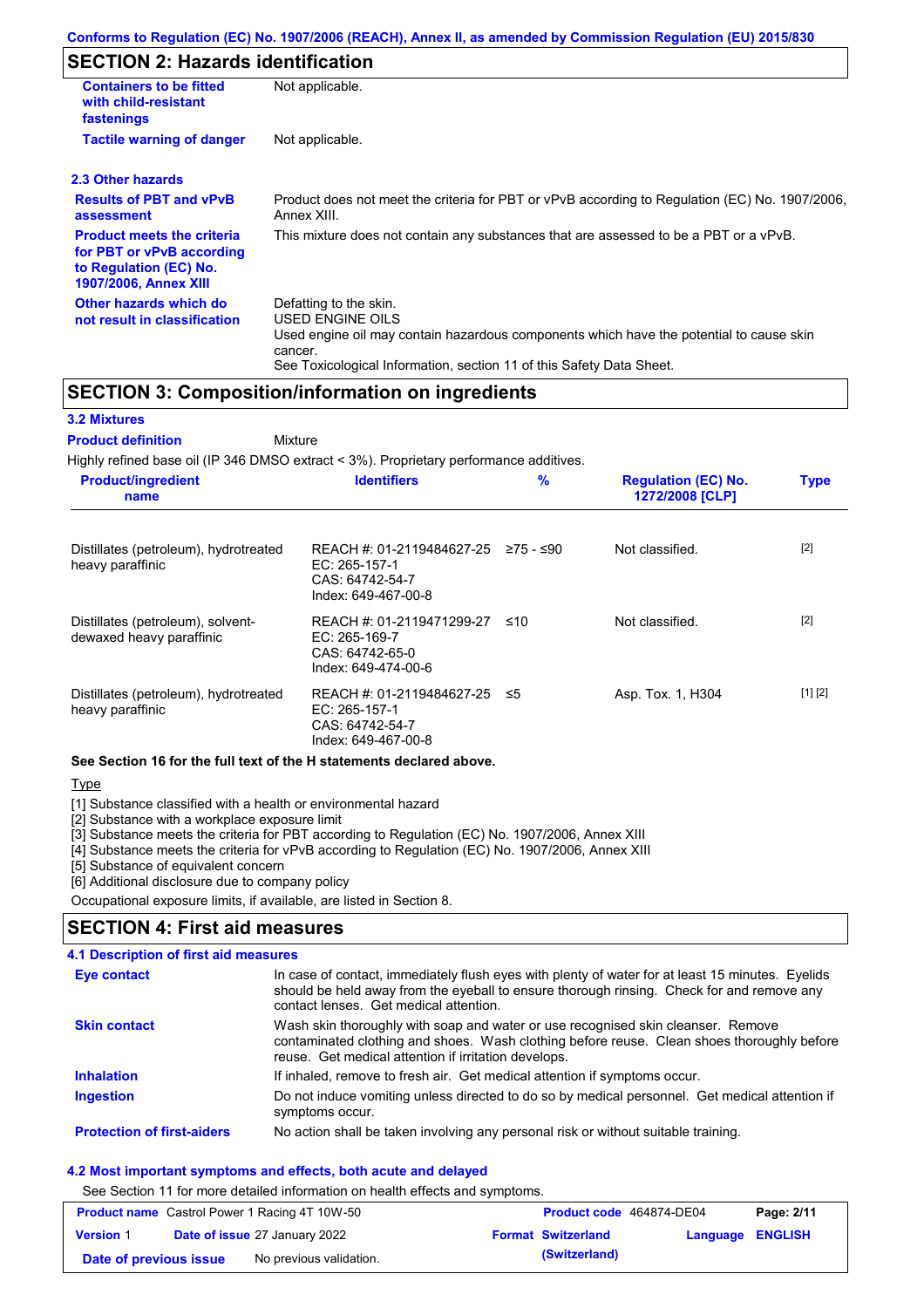# **SECTION 4: First aid measures**

| <b>Potential acute health effects</b> |                                                                                                                   |
|---------------------------------------|-------------------------------------------------------------------------------------------------------------------|
| <b>Inhalation</b>                     | Vapour inhalation under ambient conditions is not normally a problem due to low vapour<br>pressure.               |
| <b>Ingestion</b>                      | No known significant effects or critical hazards.                                                                 |
| <b>Skin contact</b>                   | Defatting to the skin. May cause skin dryness and irritation.                                                     |
| Eye contact                           | No known significant effects or critical hazards.                                                                 |
|                                       | Delayed and immediate effects as well as chronic effects from short and long-term exposure                        |
| <b>Inhalation</b>                     | Overexposure to the inhalation of airborne droplets or aerosols may cause irritation of the<br>respiratory tract. |
| <b>Ingestion</b>                      | Ingestion of large quantities may cause nausea and diarrhoea.                                                     |
| <b>Skin contact</b>                   | Prolonged or repeated contact can defat the skin and lead to irritation and/or dermatitis.                        |
| Eye contact                           | Potential risk of transient stinging or redness if accidental eye contact occurs.                                 |

### **4.3 Indication of any immediate medical attention and special treatment needed**

| <b>Notes to physician</b>                                 | Treatment should in general be symptomatic and directed to relieving any effects.                                                                                                                                                                                                                                                                                 |  |  |  |  |
|-----------------------------------------------------------|-------------------------------------------------------------------------------------------------------------------------------------------------------------------------------------------------------------------------------------------------------------------------------------------------------------------------------------------------------------------|--|--|--|--|
| <b>SECTION 5: Firefighting measures</b>                   |                                                                                                                                                                                                                                                                                                                                                                   |  |  |  |  |
| 5.1 Extinguishing media                                   |                                                                                                                                                                                                                                                                                                                                                                   |  |  |  |  |
| <b>Suitable extinguishing</b><br>media                    | In case of fire, use foam, dry chemical or carbon dioxide extinguisher or spray.                                                                                                                                                                                                                                                                                  |  |  |  |  |
| <b>Unsuitable extinguishing</b><br>media                  | Do not use water jet. The use of a water jet may cause the fire to spread by splashing the<br>burning product.                                                                                                                                                                                                                                                    |  |  |  |  |
| 5.2 Special hazards arising from the substance or mixture |                                                                                                                                                                                                                                                                                                                                                                   |  |  |  |  |
| <b>Hazards from the</b><br>substance or mixture           | In a fire or if heated, a pressure increase will occur and the container may burst.                                                                                                                                                                                                                                                                               |  |  |  |  |
| <b>Hazardous combustion</b>                               | Combustion products may include the following:                                                                                                                                                                                                                                                                                                                    |  |  |  |  |
| products                                                  | carbon oxides (CO, CO <sub>2</sub> ) (carbon monoxide, carbon dioxide)                                                                                                                                                                                                                                                                                            |  |  |  |  |
| 5.3 Advice for firefighters                               |                                                                                                                                                                                                                                                                                                                                                                   |  |  |  |  |
| <b>Special precautions for</b><br>fire-fighters           | No action shall be taken involving any personal risk or without suitable training. Promptly<br>isolate the scene by removing all persons from the vicinity of the incident if there is a fire.                                                                                                                                                                    |  |  |  |  |
| <b>Special protective</b><br>equipment for fire-fighters  | Fire-fighters should wear appropriate protective equipment and self-contained breathing<br>apparatus (SCBA) with a full face-piece operated in positive pressure mode. Clothing for fire-<br>fighters (including helmets, protective boots and gloves) conforming to European standard EN<br>469 will provide a basic level of protection for chemical incidents. |  |  |  |  |

# **SECTION 6: Accidental release measures**

|                                                          | 6.1 Personal precautions, protective equipment and emergency procedures                                                                                                                                                                                                                                                                                                                        |  |  |  |
|----------------------------------------------------------|------------------------------------------------------------------------------------------------------------------------------------------------------------------------------------------------------------------------------------------------------------------------------------------------------------------------------------------------------------------------------------------------|--|--|--|
| For non-emergency<br>personnel                           | No action shall be taken involving any personal risk or without suitable training. Evacuate<br>surrounding areas. Keep unnecessary and unprotected personnel from entering. Do not touch<br>or walk through spilt material. Floors may be slippery; use care to avoid falling. Put on<br>appropriate personal protective equipment.                                                            |  |  |  |
| For emergency responders                                 | If specialised clothing is required to deal with the spillage, take note of any information in<br>Section 8 on suitable and unsuitable materials. See also the information in "For non-<br>emergency personnel".                                                                                                                                                                               |  |  |  |
| <b>6.2 Environmental</b><br>precautions                  | Avoid dispersal of spilt material and runoff and contact with soil, waterways, drains and sewers.<br>Inform the relevant authorities if the product has caused environmental pollution (sewers,<br>waterways, soil or air).                                                                                                                                                                    |  |  |  |
| 6.3 Methods and material for containment and cleaning up |                                                                                                                                                                                                                                                                                                                                                                                                |  |  |  |
| <b>Small spill</b>                                       | Stop leak if without risk. Move containers from spill area. Absorb with an inert material and<br>place in an appropriate waste disposal container. Dispose of via a licensed waste disposal<br>contractor.                                                                                                                                                                                     |  |  |  |
| <b>Large spill</b>                                       | Stop leak if without risk. Move containers from spill area. Prevent entry into sewers, water<br>courses, basements or confined areas. Contain and collect spillage with non-combustible,<br>absorbent material e.g. sand, earth, vermiculite or diatomaceous earth and place in container<br>for disposal according to local regulations. Dispose of via a licensed waste disposal contractor. |  |  |  |

|                        | <b>Product name</b> Castrol Power 1 Racing 4T 10W-50 | Product code 464874-DE04  |                  | Page: 3/11 |
|------------------------|------------------------------------------------------|---------------------------|------------------|------------|
| <b>Version 1</b>       | <b>Date of issue 27 January 2022</b>                 | <b>Format Switzerland</b> | Language ENGLISH |            |
| Date of previous issue | No previous validation.                              | (Switzerland)             |                  |            |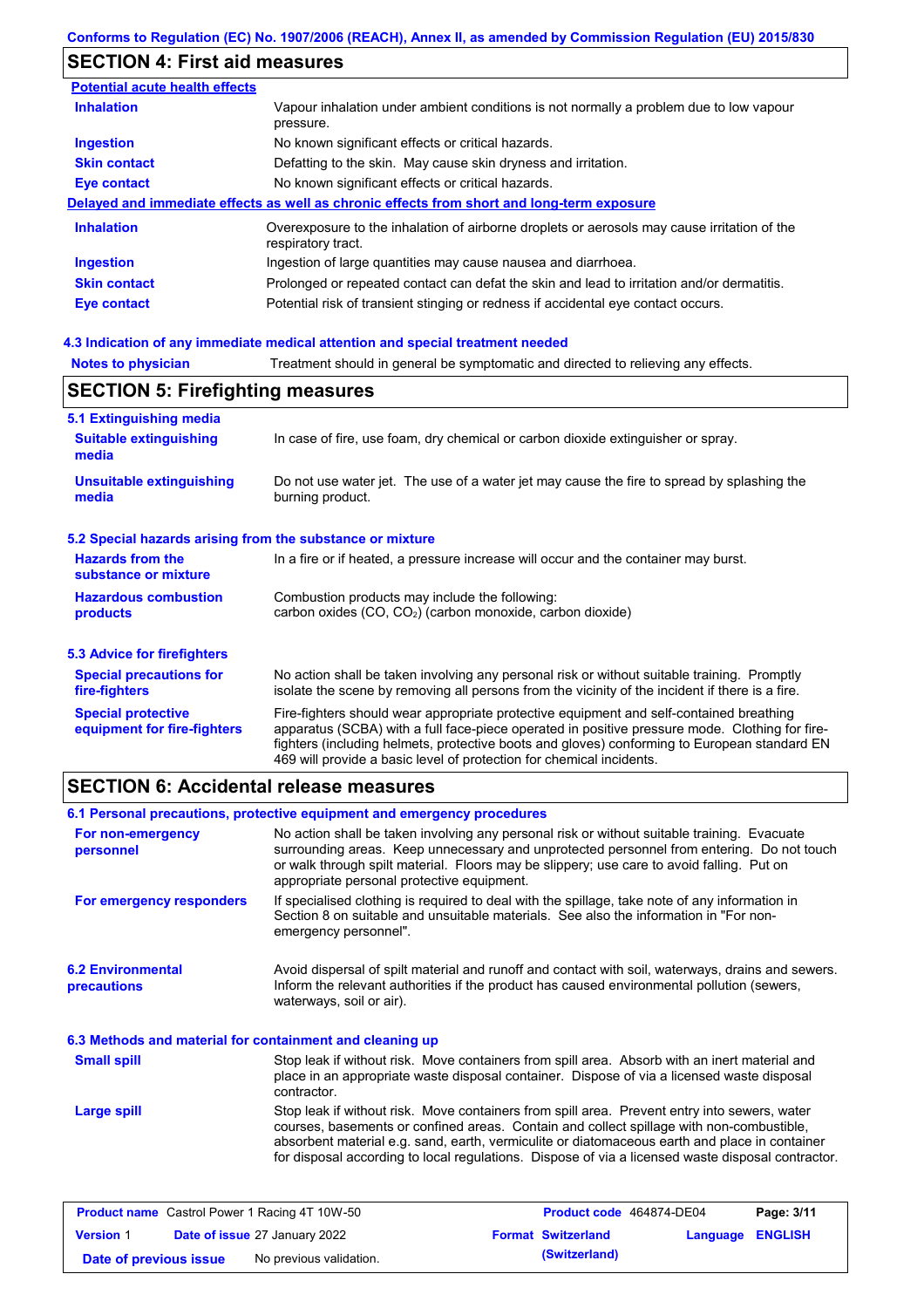### **SECTION 6: Accidental release measures**

| 6.4 Reference to other | See Section 1 for emergency contact information.                            |
|------------------------|-----------------------------------------------------------------------------|
| <b>sections</b>        | See Section 5 for firefighting measures.                                    |
|                        | See Section 8 for information on appropriate personal protective equipment. |
|                        | See Section 12 for environmental precautions.                               |
|                        | See Section 13 for additional waste treatment information.                  |

## **SECTION 7: Handling and storage**

| ===================                                                                  | <u>ana otonago</u>                                                                                                                                                                                                                                                                                                                                                                                                                                                                       |                                                                                                                                                                                                                                                                                                                                                                                                                                                                                                                                                                                                                                                                                                                                                                 |  |
|--------------------------------------------------------------------------------------|------------------------------------------------------------------------------------------------------------------------------------------------------------------------------------------------------------------------------------------------------------------------------------------------------------------------------------------------------------------------------------------------------------------------------------------------------------------------------------------|-----------------------------------------------------------------------------------------------------------------------------------------------------------------------------------------------------------------------------------------------------------------------------------------------------------------------------------------------------------------------------------------------------------------------------------------------------------------------------------------------------------------------------------------------------------------------------------------------------------------------------------------------------------------------------------------------------------------------------------------------------------------|--|
| 7.1 Precautions for safe handling                                                    |                                                                                                                                                                                                                                                                                                                                                                                                                                                                                          |                                                                                                                                                                                                                                                                                                                                                                                                                                                                                                                                                                                                                                                                                                                                                                 |  |
| <b>Protective measures</b>                                                           |                                                                                                                                                                                                                                                                                                                                                                                                                                                                                          | Put on appropriate personal protective equipment.                                                                                                                                                                                                                                                                                                                                                                                                                                                                                                                                                                                                                                                                                                               |  |
| <b>Advice on general</b><br>occupational hygiene                                     | Eating, drinking and smoking should be prohibited in areas where this material is handled,<br>stored and processed. Wash thoroughly after handling. Remove contaminated clothing and<br>protective equipment before entering eating areas. See also Section 8 for additional<br>information on hygiene measures.                                                                                                                                                                         |                                                                                                                                                                                                                                                                                                                                                                                                                                                                                                                                                                                                                                                                                                                                                                 |  |
| <b>7.2 Conditions for safe</b><br>storage, including any<br><b>incompatibilities</b> | Store in accordance with local regulations. Store in a dry, cool and well-ventilated area, away<br>from incompatible materials (see Section 10). Keep away from heat and direct sunlight. Keep<br>container tightly closed and sealed until ready for use. Containers that have been opened must<br>be carefully resealed and kept upright to prevent leakage. Store and use only in equipment/<br>containers designed for use with this product. Do not store in unlabelled containers. |                                                                                                                                                                                                                                                                                                                                                                                                                                                                                                                                                                                                                                                                                                                                                                 |  |
| <b>Not suitable</b>                                                                  |                                                                                                                                                                                                                                                                                                                                                                                                                                                                                          | Prolonged exposure to elevated temperature                                                                                                                                                                                                                                                                                                                                                                                                                                                                                                                                                                                                                                                                                                                      |  |
| 7.3 Specific end use(s)                                                              |                                                                                                                                                                                                                                                                                                                                                                                                                                                                                          |                                                                                                                                                                                                                                                                                                                                                                                                                                                                                                                                                                                                                                                                                                                                                                 |  |
| <b>Recommendations</b>                                                               |                                                                                                                                                                                                                                                                                                                                                                                                                                                                                          | See section 1.2 and Exposure scenarios in annex, if applicable.                                                                                                                                                                                                                                                                                                                                                                                                                                                                                                                                                                                                                                                                                                 |  |
| <b>SECTION 8: Exposure controls/personal protection</b>                              |                                                                                                                                                                                                                                                                                                                                                                                                                                                                                          |                                                                                                                                                                                                                                                                                                                                                                                                                                                                                                                                                                                                                                                                                                                                                                 |  |
| <b>8.1 Control parameters</b>                                                        |                                                                                                                                                                                                                                                                                                                                                                                                                                                                                          |                                                                                                                                                                                                                                                                                                                                                                                                                                                                                                                                                                                                                                                                                                                                                                 |  |
| <b>Occupational exposure limits</b>                                                  |                                                                                                                                                                                                                                                                                                                                                                                                                                                                                          |                                                                                                                                                                                                                                                                                                                                                                                                                                                                                                                                                                                                                                                                                                                                                                 |  |
| <b>Product/ingredient name</b>                                                       |                                                                                                                                                                                                                                                                                                                                                                                                                                                                                          | <b>Exposure limit values</b>                                                                                                                                                                                                                                                                                                                                                                                                                                                                                                                                                                                                                                                                                                                                    |  |
| Distillates (petroleum), hydrotreated heavy paraffinic SUVA (Switzerland).           |                                                                                                                                                                                                                                                                                                                                                                                                                                                                                          | TWA: 5 mg/m <sup>3</sup> 8 hours. Issued/Revised: 1/2016 Form: Inhalable fraction                                                                                                                                                                                                                                                                                                                                                                                                                                                                                                                                                                                                                                                                               |  |
| Distillates (petroleum), solvent-dewaxed heavy<br>paraffinic                         |                                                                                                                                                                                                                                                                                                                                                                                                                                                                                          | SUVA (Switzerland).                                                                                                                                                                                                                                                                                                                                                                                                                                                                                                                                                                                                                                                                                                                                             |  |
|                                                                                      |                                                                                                                                                                                                                                                                                                                                                                                                                                                                                          | TWA: 5 mg/m <sup>3</sup> 8 hours. Issued/Revised: 1/2016 Form: Inhalable fraction                                                                                                                                                                                                                                                                                                                                                                                                                                                                                                                                                                                                                                                                               |  |
| Distillates (petroleum), hydrotreated heavy paraffinic SUVA (Switzerland).           |                                                                                                                                                                                                                                                                                                                                                                                                                                                                                          | TWA: 5 mg/m <sup>3</sup> 8 hours. Issued/Revised: 1/2016 Form: Inhalable fraction                                                                                                                                                                                                                                                                                                                                                                                                                                                                                                                                                                                                                                                                               |  |
| guidance only.                                                                       |                                                                                                                                                                                                                                                                                                                                                                                                                                                                                          | Whilst specific OELs for certain components may be shown in this section, other components may be present in any mist,<br>vapour or dust produced. Therefore, the specific OELs may not be applicable to the product as a whole and are provided for                                                                                                                                                                                                                                                                                                                                                                                                                                                                                                            |  |
| <b>Recommended monitoring</b><br>procedures                                          |                                                                                                                                                                                                                                                                                                                                                                                                                                                                                          | If this product contains ingredients with exposure limits, personal, workplace atmosphere or<br>biological monitoring may be required to determine the effectiveness of the ventilation or other<br>control measures and/or the necessity to use respiratory protective equipment. Reference<br>should be made to monitoring standards, such as the following: European Standard EN 689<br>(Workplace atmospheres - Guidance for the assessment of exposure by inhalation to chemical<br>agents for comparison with limit values and measurement strategy) European Standard EN<br>14042 (Workplace atmospheres - Guide for the application and use of procedures for the<br>assessment of exposure to chemical and biological agents) European Standard EN 482 |  |

#### **Derived No Effect Level**

No DNELs/DMELs available.

#### **Predicted No Effect Concentration**

No PNECs available

#### **8.2 Exposure controls**

**controls**

**Appropriate engineering**  Provide exhaust ventilation or other engineering controls to keep the relevant airborne concentrations below their respective occupational exposure limits. All activities involving chemicals should be assessed for their risks to health, to ensure exposures are adequately controlled. Personal protective equipment should only be considered after other forms of control measures (e.g. engineering controls) have been suitably evaluated. Personal protective equipment should conform to appropriate standards, be suitable for use, be kept in good condition and properly maintained.

(Workplace atmospheres - General requirements for the performance of procedures for the measurement of chemical agents) Reference to national guidance documents for methods for

| <b>Product name</b> Castrol Power 1 Racing 4T 10W-50 |  |                                      | Product code 464874-DE04<br>Page: 4/11 |                           |                         |  |
|------------------------------------------------------|--|--------------------------------------|----------------------------------------|---------------------------|-------------------------|--|
| <b>Version 1</b>                                     |  | <b>Date of issue 27 January 2022</b> |                                        | <b>Format Switzerland</b> | <b>Language ENGLISH</b> |  |
| Date of previous issue                               |  | No previous validation.              |                                        | (Switzerland)             |                         |  |

the determination of hazardous substances will also be required.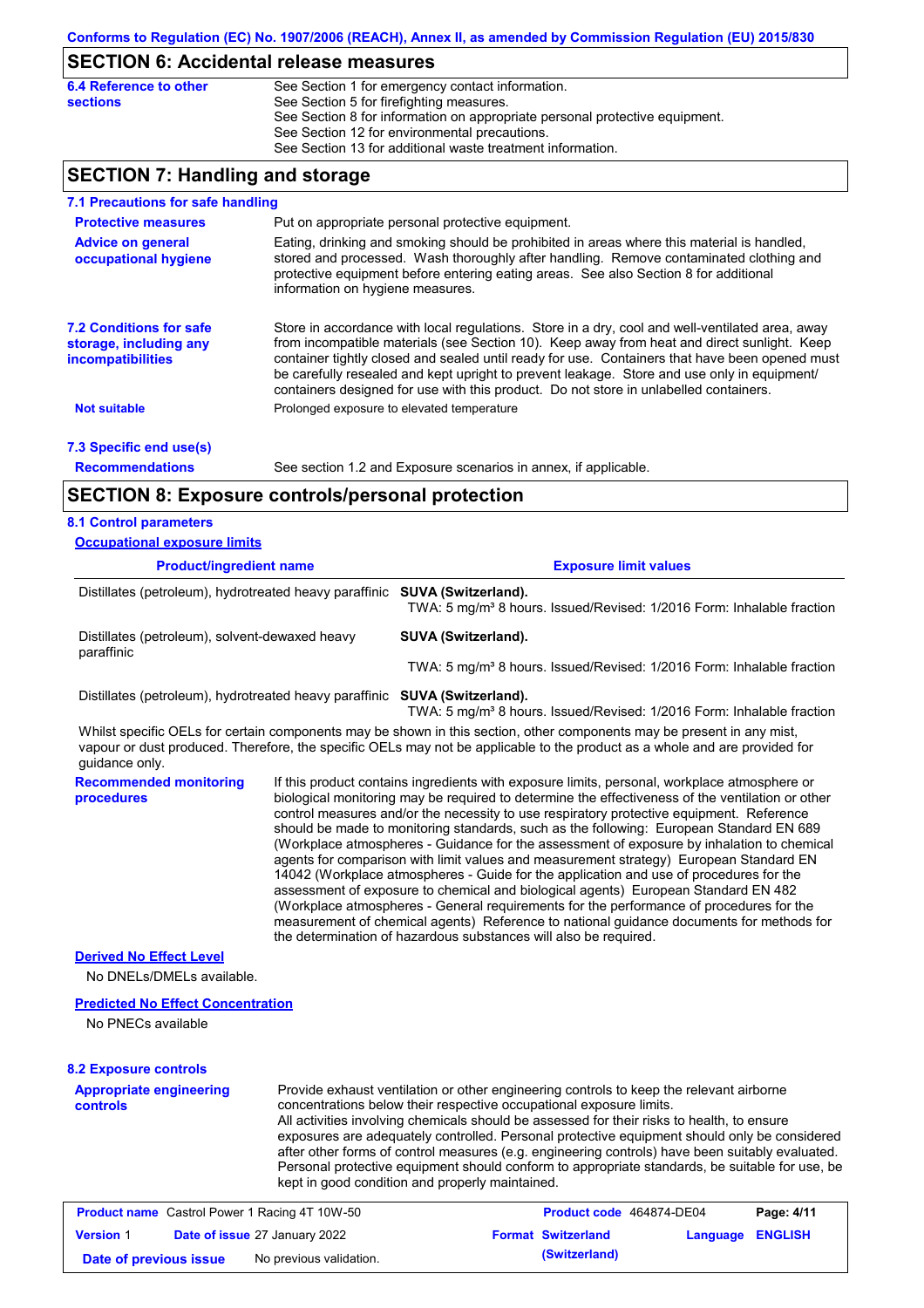# **SECTION 8: Exposure controls/personal protection**

|                                       | Your supplier of personal protective equipment should be consulted for advice on selection and<br>appropriate standards. For further information contact your national organisation for standards.<br>The final choice of protective equipment will depend upon a risk assessment. It is important to<br>ensure that all items of personal protective equipment are compatible.                                                                                                                                                                                                                                                                   |
|---------------------------------------|---------------------------------------------------------------------------------------------------------------------------------------------------------------------------------------------------------------------------------------------------------------------------------------------------------------------------------------------------------------------------------------------------------------------------------------------------------------------------------------------------------------------------------------------------------------------------------------------------------------------------------------------------|
| <b>Individual protection measures</b> |                                                                                                                                                                                                                                                                                                                                                                                                                                                                                                                                                                                                                                                   |
| <b>Hygiene measures</b>               | Wash hands, forearms and face thoroughly after handling chemical products, before eating,<br>smoking and using the lavatory and at the end of the working period. Ensure that eyewash<br>stations and safety showers are close to the workstation location.                                                                                                                                                                                                                                                                                                                                                                                       |
| <b>Respiratory protection</b>         | In case of insufficient ventilation, wear suitable respiratory equipment.<br>The correct choice of respiratory protection depends upon the chemicals being handled, the<br>conditions of work and use, and the condition of the respiratory equipment. Safety procedures<br>should be developed for each intended application. Respiratory protection equipment should<br>therefore be chosen in consultation with the supplier/manufacturer and with a full assessment<br>of the working conditions.                                                                                                                                             |
| <b>Eye/face protection</b>            | Safety glasses with side shields.                                                                                                                                                                                                                                                                                                                                                                                                                                                                                                                                                                                                                 |
| <b>Skin protection</b>                |                                                                                                                                                                                                                                                                                                                                                                                                                                                                                                                                                                                                                                                   |
| <b>Hand protection</b>                | <b>General Information:</b>                                                                                                                                                                                                                                                                                                                                                                                                                                                                                                                                                                                                                       |
|                                       | Because specific work environments and material handling practices vary, safety procedures<br>should be developed for each intended application. The correct choice of protective gloves<br>depends upon the chemicals being handled, and the conditions of work and use. Most gloves<br>provide protection for only a limited time before they must be discarded and replaced (even the<br>best chemically resistant gloves will break down after repeated chemical exposures).                                                                                                                                                                  |
|                                       | Gloves should be chosen in consultation with the supplier / manufacturer and taking account of<br>a full assessment of the working conditions.                                                                                                                                                                                                                                                                                                                                                                                                                                                                                                    |
|                                       | Recommended: Nitrile gloves.<br><b>Breakthrough time:</b>                                                                                                                                                                                                                                                                                                                                                                                                                                                                                                                                                                                         |
|                                       | Breakthrough time data are generated by glove manufacturers under laboratory test conditions<br>and represent how long a glove can be expected to provide effective permeation resistance. It<br>is important when following breakthrough time recommendations that actual workplace<br>conditions are taken into account. Always consult with your glove supplier for up-to-date<br>technical information on breakthrough times for the recommended glove type.<br>Our recommendations on the selection of gloves are as follows:                                                                                                                |
|                                       | Continuous contact:                                                                                                                                                                                                                                                                                                                                                                                                                                                                                                                                                                                                                               |
|                                       | Gloves with a minimum breakthrough time of 240 minutes, or >480 minutes if suitable gloves<br>can be obtained.<br>If suitable gloves are not available to offer that level of protection, gloves with shorter<br>breakthrough times may be acceptable as long as appropriate glove maintenance and<br>replacement regimes are determined and adhered to.                                                                                                                                                                                                                                                                                          |
|                                       | Short-term / splash protection:                                                                                                                                                                                                                                                                                                                                                                                                                                                                                                                                                                                                                   |
|                                       | Recommended breakthrough times as above.<br>It is recognised that for short-term, transient exposures, gloves with shorter breakthrough times<br>may commonly be used. Therefore, appropriate maintenance and replacement regimes must<br>be determined and rigorously followed.                                                                                                                                                                                                                                                                                                                                                                  |
|                                       | <b>Glove Thickness:</b>                                                                                                                                                                                                                                                                                                                                                                                                                                                                                                                                                                                                                           |
|                                       | For general applications, we recommend gloves with a thickness typically greater than 0.35 mm.                                                                                                                                                                                                                                                                                                                                                                                                                                                                                                                                                    |
|                                       | It should be emphasised that glove thickness is not necessarily a good predictor of glove<br>resistance to a specific chemical, as the permeation efficiency of the glove will be dependent<br>on the exact composition of the glove material. Therefore, glove selection should also be based<br>on consideration of the task requirements and knowledge of breakthrough times.<br>Glove thickness may also vary depending on the glove manufacturer, the glove type and the<br>glove model. Therefore, the manufacturers' technical data should always be taken into account<br>to ensure selection of the most appropriate glove for the task. |
|                                       | Note: Depending on the activity being conducted, gloves of varying thickness may be required<br>for specific tasks. For example:                                                                                                                                                                                                                                                                                                                                                                                                                                                                                                                  |
|                                       | • Thinner gloves (down to 0.1 mm or less) may be required where a high degree of manual<br>dexterity is needed. However, these gloves are only likely to give short duration protection and<br>would normally be just for single use applications, then disposed of.                                                                                                                                                                                                                                                                                                                                                                              |

| <b>Product name</b> Castrol Power 1 Racing 4T 10W-50 |  |                                      | Product code 464874-DE04<br>Page: 5/11 |                  |  |
|------------------------------------------------------|--|--------------------------------------|----------------------------------------|------------------|--|
| <b>Version 1</b>                                     |  | <b>Date of issue 27 January 2022</b> | <b>Format Switzerland</b>              | Language ENGLISH |  |
| Date of previous issue                               |  | No previous validation.              | (Switzerland)                          |                  |  |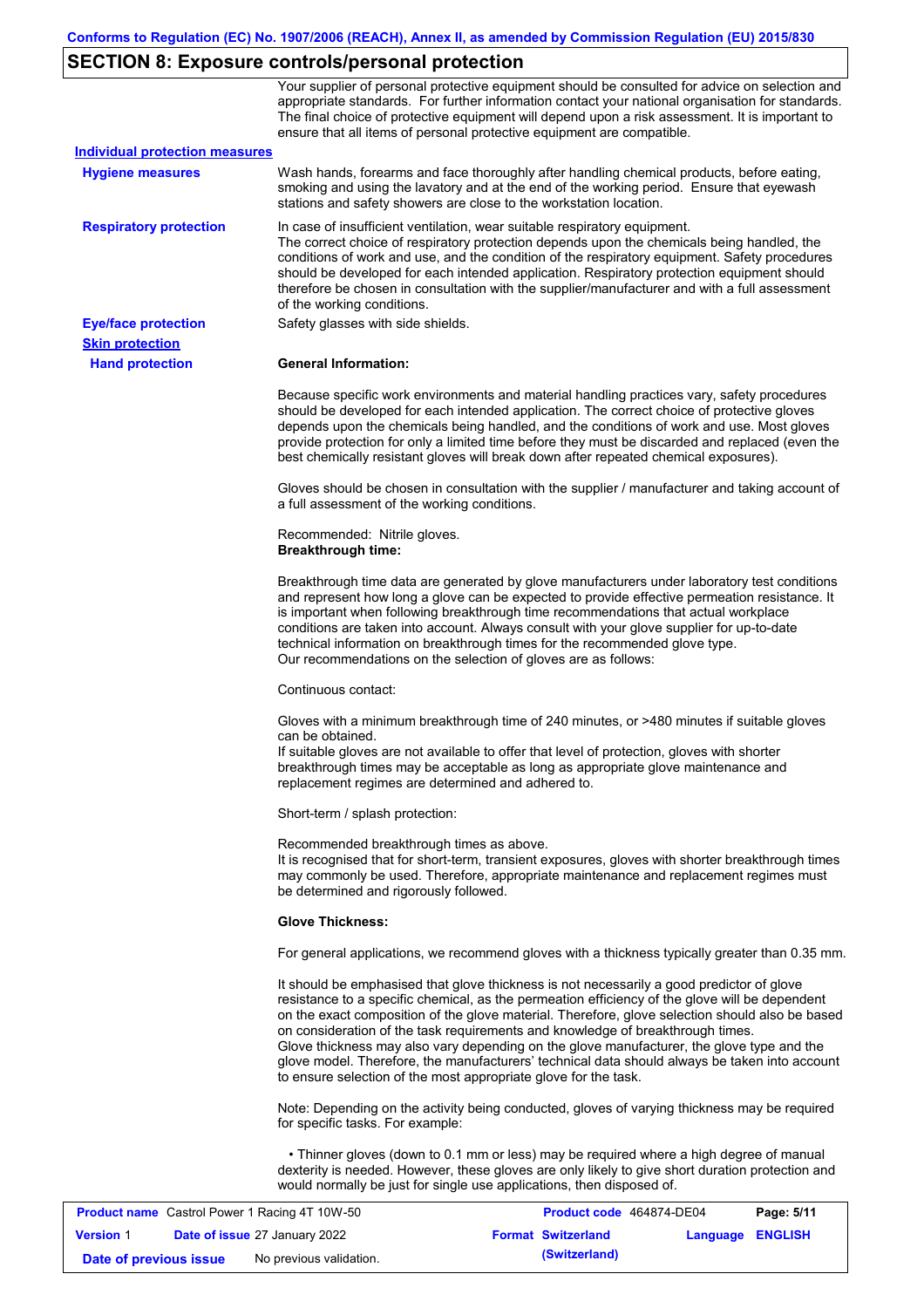• Thicker gloves (up to 3 mm or more) may be required where there is a mechanical (as well

# **SECTION 8: Exposure controls/personal protection**

|                                           | as a chemical) risk i.e. where there is abrasion or puncture potential.                                                                                                                                                                                                                                                                                                                                                                                                                                                                                                                                                                                                               |
|-------------------------------------------|---------------------------------------------------------------------------------------------------------------------------------------------------------------------------------------------------------------------------------------------------------------------------------------------------------------------------------------------------------------------------------------------------------------------------------------------------------------------------------------------------------------------------------------------------------------------------------------------------------------------------------------------------------------------------------------|
| <b>Skin and body</b>                      | Use of protective clothing is good industrial practice.<br>Personal protective equipment for the body should be selected based on the task being<br>performed and the risks involved and should be approved by a specialist before handling this<br>product.<br>Cotton or polyester/cotton overalls will only provide protection against light superficial<br>contamination that will not soak through to the skin. Overalls should be laundered on a regular<br>basis. When the risk of skin exposure is high (e.g. when cleaning up spillages or if there is a<br>risk of splashing) then chemical resistant aprons and/or impervious chemical suits and boots<br>will be required. |
| <b>Refer to standards:</b>                | Respiratory protection: EN 529<br>Gloves: EN 420, EN 374<br>Eye protection: EN 166<br>Filtering half-mask: EN 149<br>Filtering half-mask with valve: EN 405<br>Half-mask: EN 140 plus filter<br>Full-face mask: EN 136 plus filter<br>Particulate filters: EN 143<br>Gas/combined filters: EN 14387                                                                                                                                                                                                                                                                                                                                                                                   |
| <b>Environmental exposure</b><br>controls | Emissions from ventilation or work process equipment should be checked to ensure they<br>comply with the requirements of environmental protection legislation. In some cases, fume<br>scrubbers, filters or engineering modifications to the process equipment will be necessary to<br>reduce emissions to acceptable levels.                                                                                                                                                                                                                                                                                                                                                         |

### **SECTION 9: Physical and chemical properties**

The conditions of measurement of all properties are at standard temperature and pressure unless otherwise indicated.

#### **9.1 Information on basic physical and chemical properties**

| <b>Appearance</b>                               |                                            |
|-------------------------------------------------|--------------------------------------------|
| <b>Physical state</b>                           | Liquid.                                    |
| <b>Colour</b>                                   | Red.                                       |
| <b>Odour</b>                                    | Not available.                             |
| <b>Odour threshold</b>                          | Not available.                             |
| pH                                              | Not applicable.                            |
| <b>Melting point/freezing point</b>             | Not available.                             |
| Initial boiling point and boiling<br>range      | Not available.                             |
| <b>Pour point</b>                               | -36 $^{\circ}$ C                           |
| <b>Flash point</b>                              | Closed cup: 205°C (401°F) [Pensky-Martens] |
| <b>Evaporation rate</b>                         | Not available.                             |
| <b>Flammability (solid, gas)</b>                | Not available.                             |
| Upper/lower flammability or<br>explosive limits | Not available.                             |

### **Vapour pressure**

#### Not available.

|                                                      |                                                                            |           | Vapour Pressure at 20°C |                           |          | Vapour pressure at 50°C     |                |
|------------------------------------------------------|----------------------------------------------------------------------------|-----------|-------------------------|---------------------------|----------|-----------------------------|----------------|
|                                                      | <b>Ingredient name</b>                                                     | mm Hg kPa |                         | <b>Method</b>             | mm<br>Hg | <b>kPa</b><br><b>Method</b> |                |
|                                                      | Distillates (petroleum),<br>hydrotreated heavy<br>paraffinic               | < 0.08    | < 0.011                 | <b>ASTM D 5191</b>        |          |                             |                |
|                                                      | Distillates (petroleum),<br>solvent-dewaxed<br>heavy paraffinic            | < 0.08    | < 0.011                 | <b>ASTM D 5191</b>        |          |                             |                |
|                                                      | Distillates (petroleum),<br>hydrotreated heavy<br>paraffinic               | < 0.08    | < 0.011                 | <b>ASTM D 5191</b>        |          |                             |                |
| <b>Vapour density</b>                                | Not available.                                                             |           |                         |                           |          |                             |                |
| <b>Relative density</b>                              | Not available.                                                             |           |                         |                           |          |                             |                |
| <b>Density</b>                                       | $\leq$ 1000 kg/m <sup>3</sup> (<1 g/cm <sup>3</sup> ) at 15 <sup>°</sup> C |           |                         |                           |          |                             |                |
| <b>Product name</b> Castrol Power 1 Racing 4T 10W-50 |                                                                            |           |                         |                           |          | Product code 464874-DE04    | Page: 6/11     |
| <b>Version 1</b><br>Date of issue 27 January 2022    |                                                                            |           |                         | <b>Format Switzerland</b> |          | Language                    | <b>ENGLISH</b> |
| Date of previous issue                               | No previous validation.                                                    |           |                         | (Switzerland)             |          |                             |                |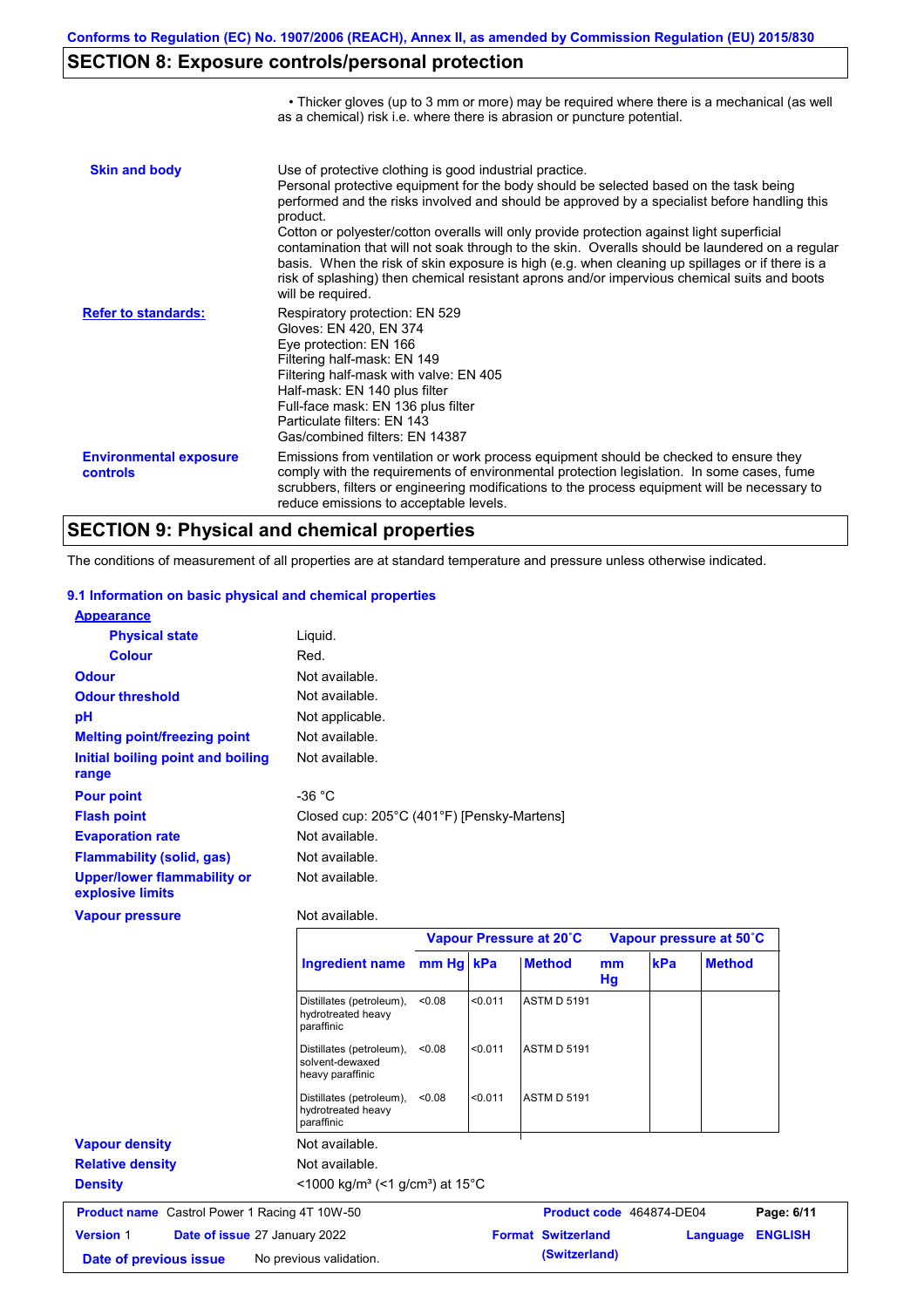# **SECTION 9: Physical and chemical properties**

| <b>Solubility(ies)</b>                            | insoluble in water.                                                                                                                          |
|---------------------------------------------------|----------------------------------------------------------------------------------------------------------------------------------------------|
| <b>Partition coefficient: n-octanol/</b><br>water | Not applicable.                                                                                                                              |
| <b>Auto-ignition temperature</b>                  | Not available.                                                                                                                               |
| <b>Decomposition temperature</b>                  | Not available.                                                                                                                               |
| <b>Viscosity</b>                                  | Kinematic: 113.2 mm <sup>2</sup> /s (113.2 cSt) at $40^{\circ}$ C<br>Kinematic: 16.4 to 17.8 mm <sup>2</sup> /s (16.4 to 17.8 cSt) at 100 °C |
| <b>Explosive properties</b>                       | Not available.                                                                                                                               |
| <b>Oxidising properties</b>                       | Not available.                                                                                                                               |
| <b>Particle characteristics</b>                   |                                                                                                                                              |
| <b>Median particle size</b>                       | Not applicable.                                                                                                                              |
| 9.2 Other information                             |                                                                                                                                              |
|                                                   |                                                                                                                                              |

No additional information.

### **SECTION 10: Stability and reactivity**

| <b>10.6 Hazardous</b><br>decomposition products   | Under normal conditions of storage and use, hazardous decomposition products should not be<br>produced.                                                                 |
|---------------------------------------------------|-------------------------------------------------------------------------------------------------------------------------------------------------------------------------|
| 10.5 Incompatible materials                       | Reactive or incompatible with the following materials: oxidising materials.                                                                                             |
| <b>10.4 Conditions to avoid</b>                   | Avoid all possible sources of ignition (spark or flame).                                                                                                                |
| <b>10.3 Possibility of</b><br>hazardous reactions | Under normal conditions of storage and use, hazardous reactions will not occur.<br>Under normal conditions of storage and use, hazardous polymerisation will not occur. |
| <b>10.2 Chemical stability</b>                    | The product is stable.                                                                                                                                                  |
| <b>10.1 Reactivity</b>                            | No specific test data available for this product. Refer to Conditions to avoid and Incompatible<br>materials for additional information.                                |

# **SECTION 11: Toxicological information**

| 11.1 Information on toxicological effects                                                                                |                                                                                                                   |                                       |                |
|--------------------------------------------------------------------------------------------------------------------------|-------------------------------------------------------------------------------------------------------------------|---------------------------------------|----------------|
| <b>Acute toxicity estimates</b>                                                                                          |                                                                                                                   |                                       |                |
| Not available.                                                                                                           |                                                                                                                   |                                       |                |
| <b>Information on likely</b><br>routes of exposure                                                                       | Routes of entry anticipated: Dermal, Inhalation.                                                                  |                                       |                |
| <b>Potential acute health effects</b>                                                                                    |                                                                                                                   |                                       |                |
| <b>Inhalation</b><br>Vapour inhalation under ambient conditions is not normally a problem due to low vapour<br>pressure. |                                                                                                                   |                                       |                |
| <b>Ingestion</b>                                                                                                         | No known significant effects or critical hazards.                                                                 |                                       |                |
| <b>Skin contact</b>                                                                                                      | Defatting to the skin. May cause skin dryness and irritation.                                                     |                                       |                |
| No known significant effects or critical hazards.<br><b>Eye contact</b>                                                  |                                                                                                                   |                                       |                |
|                                                                                                                          | <b>Symptoms related to the physical, chemical and toxicological characteristics</b>                               |                                       |                |
| <b>Inhalation</b>                                                                                                        | No specific data.                                                                                                 |                                       |                |
| <b>Ingestion</b>                                                                                                         | No specific data.                                                                                                 |                                       |                |
| <b>Skin contact</b>                                                                                                      | Adverse symptoms may include the following:<br><i>irritation</i><br>dryness<br>cracking                           |                                       |                |
| <b>Eye contact</b>                                                                                                       | No specific data.                                                                                                 |                                       |                |
|                                                                                                                          | Delayed and immediate effects as well as chronic effects from short and long-term exposure                        |                                       |                |
| <b>Inhalation</b>                                                                                                        | Overexposure to the inhalation of airborne droplets or aerosols may cause irritation of the<br>respiratory tract. |                                       |                |
| <b>Ingestion</b>                                                                                                         | Ingestion of large quantities may cause nausea and diarrhoea.                                                     |                                       |                |
| <b>Skin contact</b>                                                                                                      | Prolonged or repeated contact can defat the skin and lead to irritation and/or dermatitis.                        |                                       |                |
| <b>Eye contact</b><br>Potential risk of transient stinging or redness if accidental eye contact occurs.                  |                                                                                                                   |                                       |                |
| <b>Potential chronic health effects</b>                                                                                  |                                                                                                                   |                                       |                |
| <b>Product name</b> Castrol Power 1 Racing 4T 10W-50                                                                     |                                                                                                                   | Product code 464874-DE04              | Page: 7/11     |
| <b>Version 1</b><br>Date of issue 27 January 2022                                                                        |                                                                                                                   | <b>Format Switzerland</b><br>Language | <b>ENGLISH</b> |
| Date of previous issue                                                                                                   | No previous validation.                                                                                           | (Switzerland)                         |                |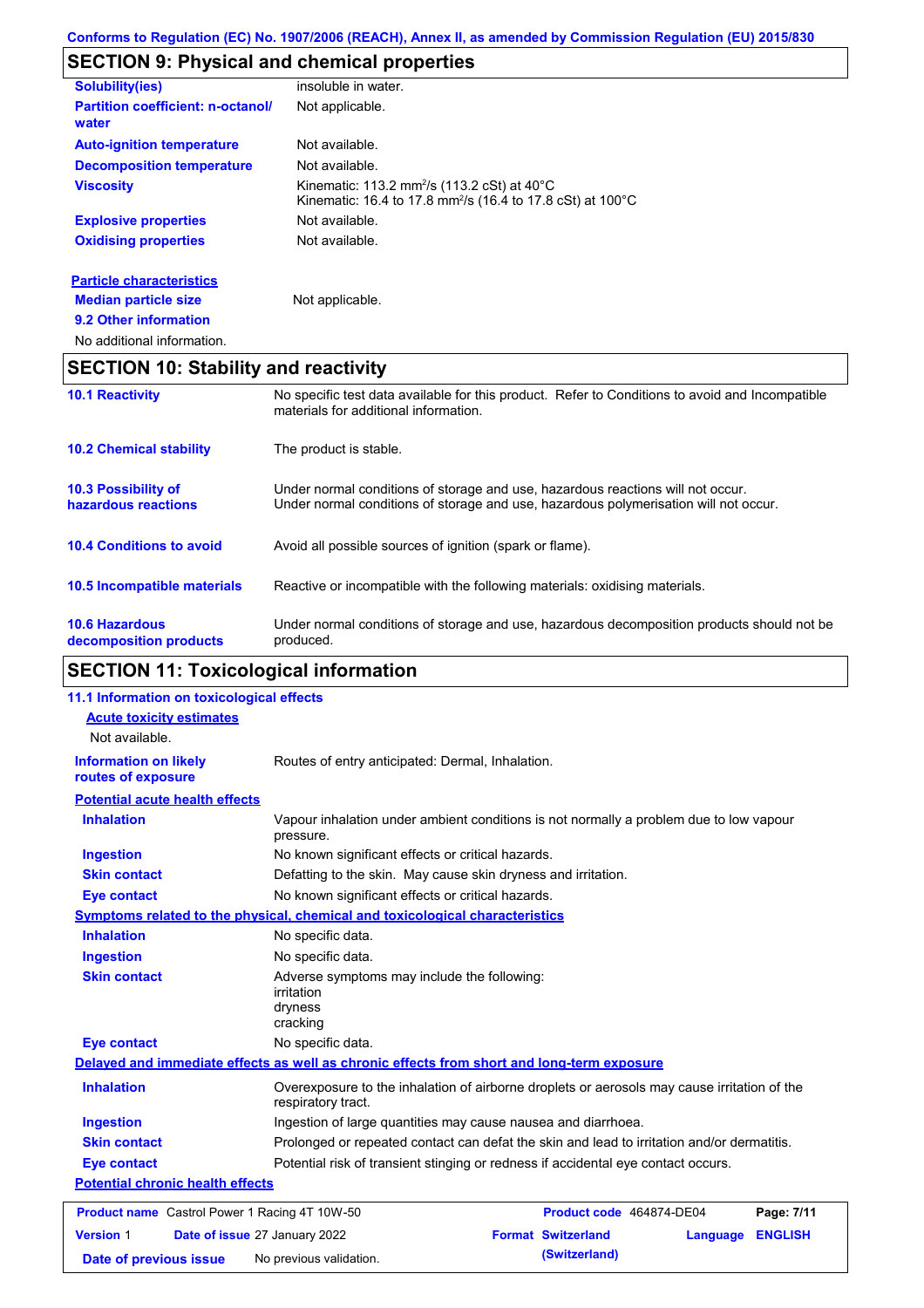# **SECTION 11: Toxicological information**

| <b>General</b>               | USED ENGINE OILS<br>Combustion products resulting from the operation of internal combustion engines contaminate<br>engine oils during use. Used engine oil may contain hazardous components which have the<br>potential to cause skin cancer. Frequent or prolonged contact with all types and makes of used |
|------------------------------|--------------------------------------------------------------------------------------------------------------------------------------------------------------------------------------------------------------------------------------------------------------------------------------------------------------|
|                              | engine oil must therefore be avoided and a high standard of personal hygiene maintained.                                                                                                                                                                                                                     |
| <b>Carcinogenicity</b>       | No known significant effects or critical hazards.                                                                                                                                                                                                                                                            |
| <b>Mutagenicity</b>          | No known significant effects or critical hazards.                                                                                                                                                                                                                                                            |
| <b>Developmental effects</b> | No known significant effects or critical hazards.                                                                                                                                                                                                                                                            |
| <b>Fertility effects</b>     | No known significant effects or critical hazards.                                                                                                                                                                                                                                                            |

## **SECTION 12: Ecological information**

#### **12.1 Toxicity**

**Environmental hazards** Not classified as dangerous

#### **12.2 Persistence and degradability**

Expected to be biodegradable.

#### **12.3 Bioaccumulative potential**

This product is not expected to bioaccumulate through food chains in the environment.

| <b>12.4 Mobility in soil</b>                                  |                                                                      |
|---------------------------------------------------------------|----------------------------------------------------------------------|
| <b>Soil/water partition</b><br>coefficient (K <sub>oc</sub> ) | Not available.                                                       |
| <b>Mobility</b>                                               | Spillages may penetrate the soil causing ground water contamination. |

#### **12.5 Results of PBT and vPvB assessment**

Product does not meet the criteria for PBT or vPvB according to Regulation (EC) No. 1907/2006, Annex XIII.

#### **12.6 Other adverse effects**

Spills may form a film on water surfaces causing physical damage to organisms. Oxygen transfer could also be impaired. **Other ecological information**

### **SECTION 13: Disposal considerations**

### **13.1 Waste treatment methods**

**Methods of disposal**

### **Product**

Where possible, arrange for product to be recycled. Dispose of via an authorised person/ licensed waste disposal contractor in accordance with local regulations.

#### **Hazardous waste** Yes.

| European waste catalogue (EWC) |  |  |
|--------------------------------|--|--|
|                                |  |  |

| Waste code | <b>Waste designation</b>                                                                                                   |
|------------|----------------------------------------------------------------------------------------------------------------------------|
| $130205*$  | mineral-based non-chlorinated engine, gear and lubricating oils                                                            |
|            | However deviation from the intended use and/or the presence of any potential contaminants may require an alternative waste |

However, deviation from the intended use and/or the presence of any potential contaminants may disposal code to be assigned by the end user.

| <b>Packaging</b>           |                                                                                                                                                                                                                                         |
|----------------------------|-----------------------------------------------------------------------------------------------------------------------------------------------------------------------------------------------------------------------------------------|
| <b>Methods of disposal</b> | Where possible, arrange for product to be recycled. Dispose of via an authorised person/<br>licensed waste disposal contractor in accordance with local regulations.                                                                    |
| <b>Special precautions</b> | This material and its container must be disposed of in a safe way. Empty containers or liners<br>may retain some product residues. Avoid dispersal of spilt material and runoff and contact with<br>soil, waterways, drains and sewers. |
| <b>References</b>          | Commission 2014/955/EU<br>Directive 2008/98/EC                                                                                                                                                                                          |

### **SECTION 14: Transport information**

| <b>Product name</b> Castrol Power 1 Racing 4T 10W-50 |  |                                      | <b>Product code</b> 464874-DE04 |                           | Page: 8/11       |  |
|------------------------------------------------------|--|--------------------------------------|---------------------------------|---------------------------|------------------|--|
| <b>Version 1</b>                                     |  | <b>Date of issue 27 January 2022</b> |                                 | <b>Format Switzerland</b> | Language ENGLISH |  |
| Date of previous issue                               |  | No previous validation.              |                                 | (Switzerland)             |                  |  |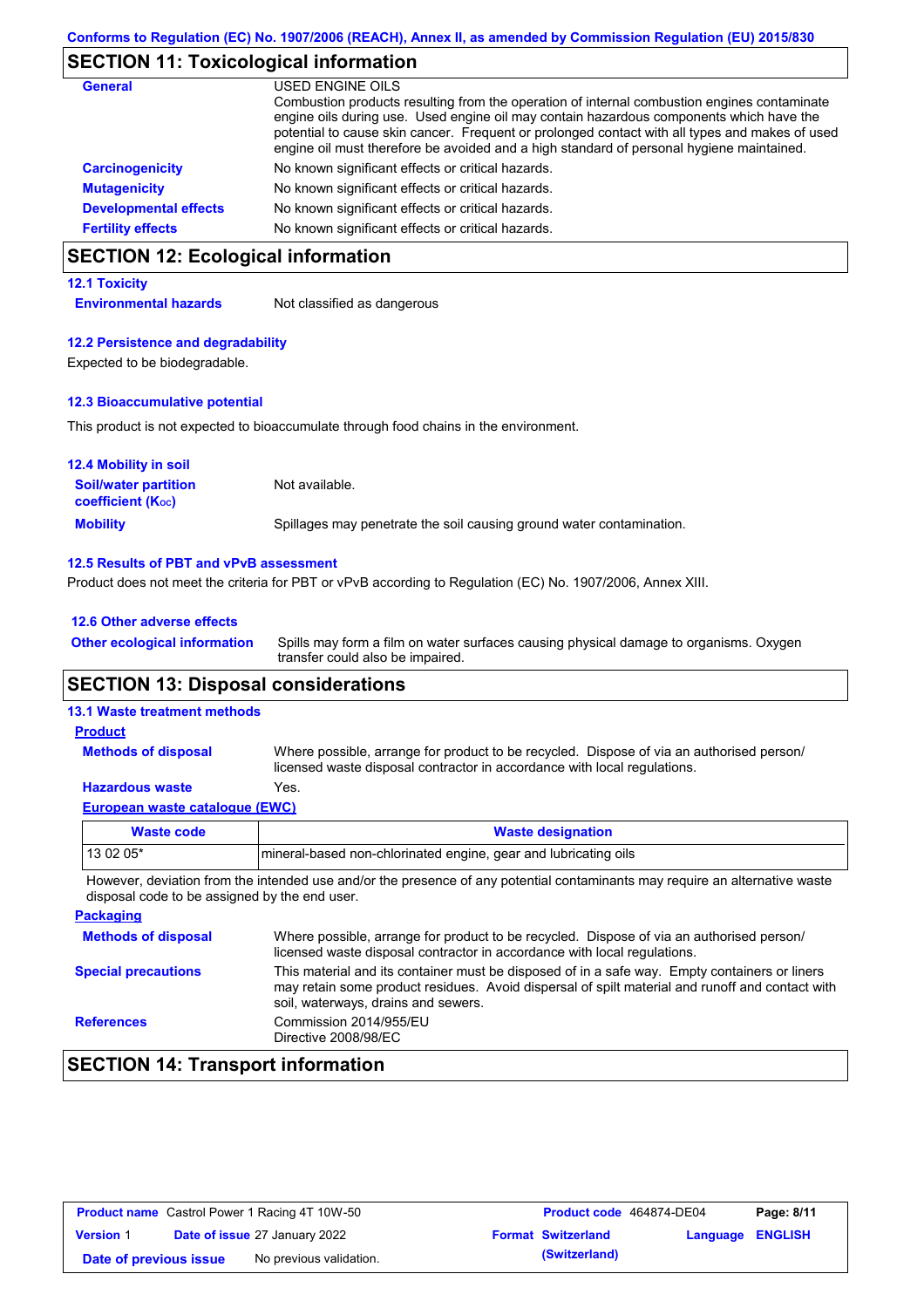### **SECTION 14: Transport information**

|                                           | <b>ADR/RID</b> | <b>ADN</b>     | <b>IMDG</b>    | <b>IATA</b>    |
|-------------------------------------------|----------------|----------------|----------------|----------------|
| 14.1 UN number                            | Not regulated. | Not regulated. | Not regulated. | Not regulated. |
| 14.2 UN proper<br>shipping name           |                |                |                |                |
| <b>14.3 Transport</b><br>hazard class(es) |                |                |                |                |
| 14.4 Packing<br>group                     |                |                |                |                |
| 14.5<br><b>Environmental</b><br>hazards   | No.            | No.            | No.            | No.            |
| <b>Additional</b><br>information          |                |                |                |                |

**14.6 Special precautions for user** Not available.

**14.7 Transport in bulk according to IMO instruments**

Not available.

### **SECTION 15: Regulatory information**

**Other regulations REACH Status** The company, as identified in Section 1, sells this product in the EU in compliance with the current requirements of REACH. **15.1 Safety, health and environmental regulations/legislation specific for the substance or mixture EU Regulation (EC) No. 1907/2006 (REACH) Annex XIV - List of substances subject to authorisation Substances of very high concern** None of the components are listed. At least one component is not listed. All components are listed or exempted. All components are listed or exempted. All components are listed or exempted. All components are active or exempted. All components are listed or exempted. All components are listed or exempted. **United States inventory (TSCA 8b) Australia inventory (AIIC) Canada inventory China inventory (IECSC) Japan inventory (CSCL) Korea inventory (KECI) Philippines inventory (PICCS) Taiwan Chemical Substances Inventory (TCSI)** All components are listed or exempted. **Ozone depleting substances (1005/2009/EU)** Not listed. **Prior Informed Consent (PIC) (649/2012/EU)** None of the components are listed. **Annex XIV EU Regulation (EC) No. 1907/2006 (REACH) Annex XVII - Restrictions on the manufacture, placing on the market and use of certain dangerous substances, mixtures and articles** Not applicable.

| <b>Product name</b> Castrol Power 1 Racing 4T 10W-50 |  |                                      | Product code 464874-DE04 |                           | Page: 9/11              |  |
|------------------------------------------------------|--|--------------------------------------|--------------------------|---------------------------|-------------------------|--|
| <b>Version 1</b>                                     |  | <b>Date of issue 27 January 2022</b> |                          | <b>Format Switzerland</b> | <b>Language ENGLISH</b> |  |
| Date of previous issue                               |  | No previous validation.              |                          | (Switzerland)             |                         |  |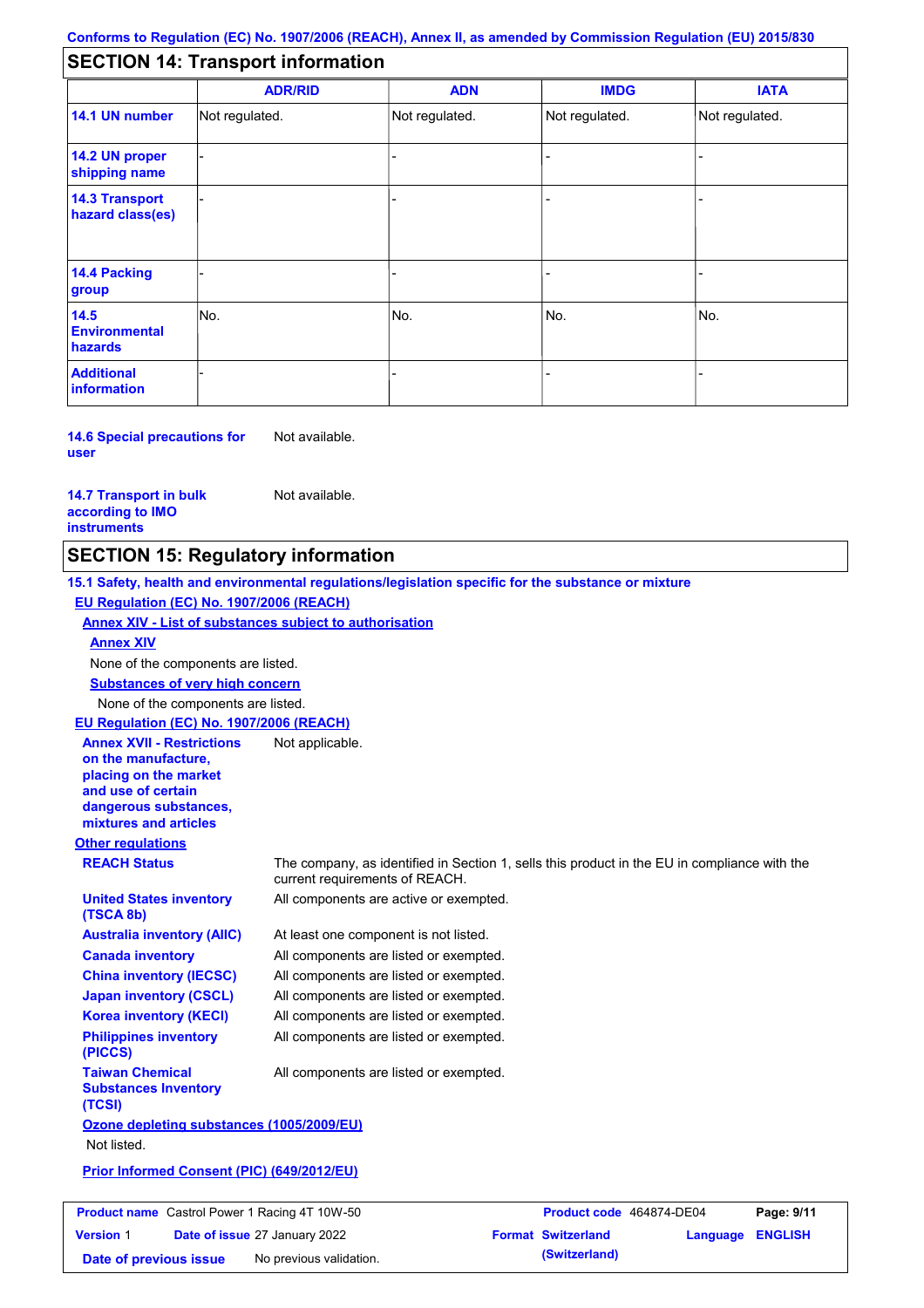# **SECTION 15: Regulatory information**

Not listed.

**Persistent Organic Pollutants** Not listed.

#### **EU - Water framework directive - Priority substances**

None of the components are listed.

### **Seveso Directive**

This product is not controlled under the Seveso Directive.

**National regulations**

| <b>VOC content</b>          | $0\%$                                                                                       |
|-----------------------------|---------------------------------------------------------------------------------------------|
| <b>15.2 Chemical safety</b> | A Chemical Safety Assessment has been carried out for one or more of the substances within  |
| assessment                  | this mixture. A Chemical Safety Assessment has not been carried out for the mixture itself. |

## **SECTION 16: Other information**

| ADR = The European Agreement concerning the International Carriage of Dangerous Goods by<br>Road<br>ATE = Acute Toxicity Estimate<br>BCF = Bioconcentration Factor<br>CAS = Chemical Abstracts Service<br>CLP = Classification, Labelling and Packaging Regulation [Regulation (EC) No. 1272/2008]<br>CSA = Chemical Safety Assessment<br>CSR = Chemical Safety Report<br><b>DMEL = Derived Minimal Effect Level</b><br>DNEL = Derived No Effect Level<br>EINECS = European Inventory of Existing Commercial chemical Substances<br>ES = Exposure Scenario<br>EUH statement = CLP-specific Hazard statement<br>EWC = European Waste Catalogue<br>GHS = Globally Harmonized System of Classification and Labelling of Chemicals<br>IATA = International Air Transport Association<br>IBC = Intermediate Bulk Container<br><b>IMDG</b> = International Maritime Dangerous Goods<br>LogPow = logarithm of the octanol/water partition coefficient<br>MARPOL = International Convention for the Prevention of Pollution From Ships, 1973 as<br>modified by the Protocol of 1978. ("Marpol" = marine pollution)<br>OECD = Organisation for Economic Co-operation and Development<br>PBT = Persistent, Bioaccumulative and Toxic<br><b>PNEC = Predicted No Effect Concentration</b><br>REACH = Registration, Evaluation, Authorisation and Restriction of Chemicals Regulation<br>[Regulation (EC) No. 1907/2006]<br>RID = The Regulations concerning the International Carriage of Dangerous Goods by Rail<br>RRN = REACH Registration Number<br>SADT = Self-Accelerating Decomposition Temperature<br>SVHC = Substances of Very High Concern<br>STOT-RE = Specific Target Organ Toxicity - Repeated Exposure<br>STOT-SE = Specific Target Organ Toxicity - Single Exposure<br>$TWA = Time$ weighted average<br>$UN = United Nations$<br>$UVCB = Complex\;hydrocarbon\; substance$<br>VOC = Volatile Organic Compound<br>vPvB = Very Persistent and Very Bioaccumulative<br>Varies = may contain one or more of the following 64741-88-4 / RRN 01-2119488706-23,<br>64741-89-5 / RRN 01-2119487067-30, 64741-95-3 / RRN 01-2119487081-40, 64741-96-4/ RRN<br>01-2119483621-38, 64742-01-4 / RRN 01-2119488707-21, 64742-44-5 / RRN<br>01-2119985177-24. 64742-45-6. 64742-52-5 / RRN 01-2119467170-45. 64742-53-6 / RRN<br>01-2119480375-34, 64742-54-7 / RRN 01-2119484627-25, 64742-55-8 / RRN<br>01-2119487077-29, 64742-56-9 / RRN 01-2119480132-48, 64742-57-0 / RRN<br>01-2119489287-22, 64742-58-1, 64742-62-7 / RRN 01-2119480472-38, 64742-63-8,<br>64742-65-0 / RRN 01-2119471299-27, 64742-70-7 / RRN 01-2119487080-42, 72623-85-9 /<br>RRN 01-2119555262-43, 72623-86-0 / RRN 01-2119474878-16, 72623-87-1 / RRN<br>01-2119474889-13<br><b>Service Service</b><br>$\overline{1}$ $\overline{1}$ $\overline{1}$ $\overline{1}$ $\overline{1}$ $\overline{1}$ $\overline{1}$ $\overline{1}$ $\overline{1}$ $\overline{1}$ $\overline{1}$ $\overline{1}$ $\overline{1}$ $\overline{1}$ $\overline{1}$ $\overline{1}$ $\overline{1}$ $\overline{1}$ $\overline{1}$ $\overline{1}$ $\overline{1}$ $\overline{1}$ $\overline{1}$ $\overline{1}$ $\overline{$ | <b>Abbreviations and acronyms</b> | ADN = European Provisions concerning the International Carriage of Dangerous Goods by |
|---------------------------------------------------------------------------------------------------------------------------------------------------------------------------------------------------------------------------------------------------------------------------------------------------------------------------------------------------------------------------------------------------------------------------------------------------------------------------------------------------------------------------------------------------------------------------------------------------------------------------------------------------------------------------------------------------------------------------------------------------------------------------------------------------------------------------------------------------------------------------------------------------------------------------------------------------------------------------------------------------------------------------------------------------------------------------------------------------------------------------------------------------------------------------------------------------------------------------------------------------------------------------------------------------------------------------------------------------------------------------------------------------------------------------------------------------------------------------------------------------------------------------------------------------------------------------------------------------------------------------------------------------------------------------------------------------------------------------------------------------------------------------------------------------------------------------------------------------------------------------------------------------------------------------------------------------------------------------------------------------------------------------------------------------------------------------------------------------------------------------------------------------------------------------------------------------------------------------------------------------------------------------------------------------------------------------------------------------------------------------------------------------------------------------------------------------------------------------------------------------------------------------------------------------------------------------------------------------------------------------------------------------------------------------------------------------------------------------------------------------------------------------------------------------------------------------------------------------------------------------------------------------------------------------------------------------------------------------------------------------------------------------------------------------------------------------------------------------------------------------------------------------------------|-----------------------------------|---------------------------------------------------------------------------------------|
|                                                                                                                                                                                                                                                                                                                                                                                                                                                                                                                                                                                                                                                                                                                                                                                                                                                                                                                                                                                                                                                                                                                                                                                                                                                                                                                                                                                                                                                                                                                                                                                                                                                                                                                                                                                                                                                                                                                                                                                                                                                                                                                                                                                                                                                                                                                                                                                                                                                                                                                                                                                                                                                                                                                                                                                                                                                                                                                                                                                                                                                                                                                                                               |                                   | Inland Waterway                                                                       |
|                                                                                                                                                                                                                                                                                                                                                                                                                                                                                                                                                                                                                                                                                                                                                                                                                                                                                                                                                                                                                                                                                                                                                                                                                                                                                                                                                                                                                                                                                                                                                                                                                                                                                                                                                                                                                                                                                                                                                                                                                                                                                                                                                                                                                                                                                                                                                                                                                                                                                                                                                                                                                                                                                                                                                                                                                                                                                                                                                                                                                                                                                                                                                               |                                   |                                                                                       |
|                                                                                                                                                                                                                                                                                                                                                                                                                                                                                                                                                                                                                                                                                                                                                                                                                                                                                                                                                                                                                                                                                                                                                                                                                                                                                                                                                                                                                                                                                                                                                                                                                                                                                                                                                                                                                                                                                                                                                                                                                                                                                                                                                                                                                                                                                                                                                                                                                                                                                                                                                                                                                                                                                                                                                                                                                                                                                                                                                                                                                                                                                                                                                               |                                   |                                                                                       |
|                                                                                                                                                                                                                                                                                                                                                                                                                                                                                                                                                                                                                                                                                                                                                                                                                                                                                                                                                                                                                                                                                                                                                                                                                                                                                                                                                                                                                                                                                                                                                                                                                                                                                                                                                                                                                                                                                                                                                                                                                                                                                                                                                                                                                                                                                                                                                                                                                                                                                                                                                                                                                                                                                                                                                                                                                                                                                                                                                                                                                                                                                                                                                               |                                   |                                                                                       |
|                                                                                                                                                                                                                                                                                                                                                                                                                                                                                                                                                                                                                                                                                                                                                                                                                                                                                                                                                                                                                                                                                                                                                                                                                                                                                                                                                                                                                                                                                                                                                                                                                                                                                                                                                                                                                                                                                                                                                                                                                                                                                                                                                                                                                                                                                                                                                                                                                                                                                                                                                                                                                                                                                                                                                                                                                                                                                                                                                                                                                                                                                                                                                               |                                   |                                                                                       |
|                                                                                                                                                                                                                                                                                                                                                                                                                                                                                                                                                                                                                                                                                                                                                                                                                                                                                                                                                                                                                                                                                                                                                                                                                                                                                                                                                                                                                                                                                                                                                                                                                                                                                                                                                                                                                                                                                                                                                                                                                                                                                                                                                                                                                                                                                                                                                                                                                                                                                                                                                                                                                                                                                                                                                                                                                                                                                                                                                                                                                                                                                                                                                               |                                   |                                                                                       |
|                                                                                                                                                                                                                                                                                                                                                                                                                                                                                                                                                                                                                                                                                                                                                                                                                                                                                                                                                                                                                                                                                                                                                                                                                                                                                                                                                                                                                                                                                                                                                                                                                                                                                                                                                                                                                                                                                                                                                                                                                                                                                                                                                                                                                                                                                                                                                                                                                                                                                                                                                                                                                                                                                                                                                                                                                                                                                                                                                                                                                                                                                                                                                               |                                   |                                                                                       |
|                                                                                                                                                                                                                                                                                                                                                                                                                                                                                                                                                                                                                                                                                                                                                                                                                                                                                                                                                                                                                                                                                                                                                                                                                                                                                                                                                                                                                                                                                                                                                                                                                                                                                                                                                                                                                                                                                                                                                                                                                                                                                                                                                                                                                                                                                                                                                                                                                                                                                                                                                                                                                                                                                                                                                                                                                                                                                                                                                                                                                                                                                                                                                               |                                   |                                                                                       |
|                                                                                                                                                                                                                                                                                                                                                                                                                                                                                                                                                                                                                                                                                                                                                                                                                                                                                                                                                                                                                                                                                                                                                                                                                                                                                                                                                                                                                                                                                                                                                                                                                                                                                                                                                                                                                                                                                                                                                                                                                                                                                                                                                                                                                                                                                                                                                                                                                                                                                                                                                                                                                                                                                                                                                                                                                                                                                                                                                                                                                                                                                                                                                               |                                   |                                                                                       |
|                                                                                                                                                                                                                                                                                                                                                                                                                                                                                                                                                                                                                                                                                                                                                                                                                                                                                                                                                                                                                                                                                                                                                                                                                                                                                                                                                                                                                                                                                                                                                                                                                                                                                                                                                                                                                                                                                                                                                                                                                                                                                                                                                                                                                                                                                                                                                                                                                                                                                                                                                                                                                                                                                                                                                                                                                                                                                                                                                                                                                                                                                                                                                               |                                   |                                                                                       |
|                                                                                                                                                                                                                                                                                                                                                                                                                                                                                                                                                                                                                                                                                                                                                                                                                                                                                                                                                                                                                                                                                                                                                                                                                                                                                                                                                                                                                                                                                                                                                                                                                                                                                                                                                                                                                                                                                                                                                                                                                                                                                                                                                                                                                                                                                                                                                                                                                                                                                                                                                                                                                                                                                                                                                                                                                                                                                                                                                                                                                                                                                                                                                               |                                   |                                                                                       |
|                                                                                                                                                                                                                                                                                                                                                                                                                                                                                                                                                                                                                                                                                                                                                                                                                                                                                                                                                                                                                                                                                                                                                                                                                                                                                                                                                                                                                                                                                                                                                                                                                                                                                                                                                                                                                                                                                                                                                                                                                                                                                                                                                                                                                                                                                                                                                                                                                                                                                                                                                                                                                                                                                                                                                                                                                                                                                                                                                                                                                                                                                                                                                               |                                   |                                                                                       |
|                                                                                                                                                                                                                                                                                                                                                                                                                                                                                                                                                                                                                                                                                                                                                                                                                                                                                                                                                                                                                                                                                                                                                                                                                                                                                                                                                                                                                                                                                                                                                                                                                                                                                                                                                                                                                                                                                                                                                                                                                                                                                                                                                                                                                                                                                                                                                                                                                                                                                                                                                                                                                                                                                                                                                                                                                                                                                                                                                                                                                                                                                                                                                               |                                   |                                                                                       |
|                                                                                                                                                                                                                                                                                                                                                                                                                                                                                                                                                                                                                                                                                                                                                                                                                                                                                                                                                                                                                                                                                                                                                                                                                                                                                                                                                                                                                                                                                                                                                                                                                                                                                                                                                                                                                                                                                                                                                                                                                                                                                                                                                                                                                                                                                                                                                                                                                                                                                                                                                                                                                                                                                                                                                                                                                                                                                                                                                                                                                                                                                                                                                               |                                   |                                                                                       |
|                                                                                                                                                                                                                                                                                                                                                                                                                                                                                                                                                                                                                                                                                                                                                                                                                                                                                                                                                                                                                                                                                                                                                                                                                                                                                                                                                                                                                                                                                                                                                                                                                                                                                                                                                                                                                                                                                                                                                                                                                                                                                                                                                                                                                                                                                                                                                                                                                                                                                                                                                                                                                                                                                                                                                                                                                                                                                                                                                                                                                                                                                                                                                               |                                   |                                                                                       |
|                                                                                                                                                                                                                                                                                                                                                                                                                                                                                                                                                                                                                                                                                                                                                                                                                                                                                                                                                                                                                                                                                                                                                                                                                                                                                                                                                                                                                                                                                                                                                                                                                                                                                                                                                                                                                                                                                                                                                                                                                                                                                                                                                                                                                                                                                                                                                                                                                                                                                                                                                                                                                                                                                                                                                                                                                                                                                                                                                                                                                                                                                                                                                               |                                   |                                                                                       |
|                                                                                                                                                                                                                                                                                                                                                                                                                                                                                                                                                                                                                                                                                                                                                                                                                                                                                                                                                                                                                                                                                                                                                                                                                                                                                                                                                                                                                                                                                                                                                                                                                                                                                                                                                                                                                                                                                                                                                                                                                                                                                                                                                                                                                                                                                                                                                                                                                                                                                                                                                                                                                                                                                                                                                                                                                                                                                                                                                                                                                                                                                                                                                               |                                   |                                                                                       |
|                                                                                                                                                                                                                                                                                                                                                                                                                                                                                                                                                                                                                                                                                                                                                                                                                                                                                                                                                                                                                                                                                                                                                                                                                                                                                                                                                                                                                                                                                                                                                                                                                                                                                                                                                                                                                                                                                                                                                                                                                                                                                                                                                                                                                                                                                                                                                                                                                                                                                                                                                                                                                                                                                                                                                                                                                                                                                                                                                                                                                                                                                                                                                               |                                   |                                                                                       |
|                                                                                                                                                                                                                                                                                                                                                                                                                                                                                                                                                                                                                                                                                                                                                                                                                                                                                                                                                                                                                                                                                                                                                                                                                                                                                                                                                                                                                                                                                                                                                                                                                                                                                                                                                                                                                                                                                                                                                                                                                                                                                                                                                                                                                                                                                                                                                                                                                                                                                                                                                                                                                                                                                                                                                                                                                                                                                                                                                                                                                                                                                                                                                               |                                   |                                                                                       |
|                                                                                                                                                                                                                                                                                                                                                                                                                                                                                                                                                                                                                                                                                                                                                                                                                                                                                                                                                                                                                                                                                                                                                                                                                                                                                                                                                                                                                                                                                                                                                                                                                                                                                                                                                                                                                                                                                                                                                                                                                                                                                                                                                                                                                                                                                                                                                                                                                                                                                                                                                                                                                                                                                                                                                                                                                                                                                                                                                                                                                                                                                                                                                               |                                   |                                                                                       |
|                                                                                                                                                                                                                                                                                                                                                                                                                                                                                                                                                                                                                                                                                                                                                                                                                                                                                                                                                                                                                                                                                                                                                                                                                                                                                                                                                                                                                                                                                                                                                                                                                                                                                                                                                                                                                                                                                                                                                                                                                                                                                                                                                                                                                                                                                                                                                                                                                                                                                                                                                                                                                                                                                                                                                                                                                                                                                                                                                                                                                                                                                                                                                               |                                   |                                                                                       |
|                                                                                                                                                                                                                                                                                                                                                                                                                                                                                                                                                                                                                                                                                                                                                                                                                                                                                                                                                                                                                                                                                                                                                                                                                                                                                                                                                                                                                                                                                                                                                                                                                                                                                                                                                                                                                                                                                                                                                                                                                                                                                                                                                                                                                                                                                                                                                                                                                                                                                                                                                                                                                                                                                                                                                                                                                                                                                                                                                                                                                                                                                                                                                               |                                   |                                                                                       |
|                                                                                                                                                                                                                                                                                                                                                                                                                                                                                                                                                                                                                                                                                                                                                                                                                                                                                                                                                                                                                                                                                                                                                                                                                                                                                                                                                                                                                                                                                                                                                                                                                                                                                                                                                                                                                                                                                                                                                                                                                                                                                                                                                                                                                                                                                                                                                                                                                                                                                                                                                                                                                                                                                                                                                                                                                                                                                                                                                                                                                                                                                                                                                               |                                   |                                                                                       |
|                                                                                                                                                                                                                                                                                                                                                                                                                                                                                                                                                                                                                                                                                                                                                                                                                                                                                                                                                                                                                                                                                                                                                                                                                                                                                                                                                                                                                                                                                                                                                                                                                                                                                                                                                                                                                                                                                                                                                                                                                                                                                                                                                                                                                                                                                                                                                                                                                                                                                                                                                                                                                                                                                                                                                                                                                                                                                                                                                                                                                                                                                                                                                               |                                   |                                                                                       |
|                                                                                                                                                                                                                                                                                                                                                                                                                                                                                                                                                                                                                                                                                                                                                                                                                                                                                                                                                                                                                                                                                                                                                                                                                                                                                                                                                                                                                                                                                                                                                                                                                                                                                                                                                                                                                                                                                                                                                                                                                                                                                                                                                                                                                                                                                                                                                                                                                                                                                                                                                                                                                                                                                                                                                                                                                                                                                                                                                                                                                                                                                                                                                               |                                   |                                                                                       |
|                                                                                                                                                                                                                                                                                                                                                                                                                                                                                                                                                                                                                                                                                                                                                                                                                                                                                                                                                                                                                                                                                                                                                                                                                                                                                                                                                                                                                                                                                                                                                                                                                                                                                                                                                                                                                                                                                                                                                                                                                                                                                                                                                                                                                                                                                                                                                                                                                                                                                                                                                                                                                                                                                                                                                                                                                                                                                                                                                                                                                                                                                                                                                               |                                   |                                                                                       |
|                                                                                                                                                                                                                                                                                                                                                                                                                                                                                                                                                                                                                                                                                                                                                                                                                                                                                                                                                                                                                                                                                                                                                                                                                                                                                                                                                                                                                                                                                                                                                                                                                                                                                                                                                                                                                                                                                                                                                                                                                                                                                                                                                                                                                                                                                                                                                                                                                                                                                                                                                                                                                                                                                                                                                                                                                                                                                                                                                                                                                                                                                                                                                               |                                   |                                                                                       |
|                                                                                                                                                                                                                                                                                                                                                                                                                                                                                                                                                                                                                                                                                                                                                                                                                                                                                                                                                                                                                                                                                                                                                                                                                                                                                                                                                                                                                                                                                                                                                                                                                                                                                                                                                                                                                                                                                                                                                                                                                                                                                                                                                                                                                                                                                                                                                                                                                                                                                                                                                                                                                                                                                                                                                                                                                                                                                                                                                                                                                                                                                                                                                               |                                   |                                                                                       |
|                                                                                                                                                                                                                                                                                                                                                                                                                                                                                                                                                                                                                                                                                                                                                                                                                                                                                                                                                                                                                                                                                                                                                                                                                                                                                                                                                                                                                                                                                                                                                                                                                                                                                                                                                                                                                                                                                                                                                                                                                                                                                                                                                                                                                                                                                                                                                                                                                                                                                                                                                                                                                                                                                                                                                                                                                                                                                                                                                                                                                                                                                                                                                               |                                   |                                                                                       |
|                                                                                                                                                                                                                                                                                                                                                                                                                                                                                                                                                                                                                                                                                                                                                                                                                                                                                                                                                                                                                                                                                                                                                                                                                                                                                                                                                                                                                                                                                                                                                                                                                                                                                                                                                                                                                                                                                                                                                                                                                                                                                                                                                                                                                                                                                                                                                                                                                                                                                                                                                                                                                                                                                                                                                                                                                                                                                                                                                                                                                                                                                                                                                               |                                   |                                                                                       |
|                                                                                                                                                                                                                                                                                                                                                                                                                                                                                                                                                                                                                                                                                                                                                                                                                                                                                                                                                                                                                                                                                                                                                                                                                                                                                                                                                                                                                                                                                                                                                                                                                                                                                                                                                                                                                                                                                                                                                                                                                                                                                                                                                                                                                                                                                                                                                                                                                                                                                                                                                                                                                                                                                                                                                                                                                                                                                                                                                                                                                                                                                                                                                               |                                   |                                                                                       |
|                                                                                                                                                                                                                                                                                                                                                                                                                                                                                                                                                                                                                                                                                                                                                                                                                                                                                                                                                                                                                                                                                                                                                                                                                                                                                                                                                                                                                                                                                                                                                                                                                                                                                                                                                                                                                                                                                                                                                                                                                                                                                                                                                                                                                                                                                                                                                                                                                                                                                                                                                                                                                                                                                                                                                                                                                                                                                                                                                                                                                                                                                                                                                               |                                   |                                                                                       |
|                                                                                                                                                                                                                                                                                                                                                                                                                                                                                                                                                                                                                                                                                                                                                                                                                                                                                                                                                                                                                                                                                                                                                                                                                                                                                                                                                                                                                                                                                                                                                                                                                                                                                                                                                                                                                                                                                                                                                                                                                                                                                                                                                                                                                                                                                                                                                                                                                                                                                                                                                                                                                                                                                                                                                                                                                                                                                                                                                                                                                                                                                                                                                               |                                   |                                                                                       |
|                                                                                                                                                                                                                                                                                                                                                                                                                                                                                                                                                                                                                                                                                                                                                                                                                                                                                                                                                                                                                                                                                                                                                                                                                                                                                                                                                                                                                                                                                                                                                                                                                                                                                                                                                                                                                                                                                                                                                                                                                                                                                                                                                                                                                                                                                                                                                                                                                                                                                                                                                                                                                                                                                                                                                                                                                                                                                                                                                                                                                                                                                                                                                               |                                   |                                                                                       |
|                                                                                                                                                                                                                                                                                                                                                                                                                                                                                                                                                                                                                                                                                                                                                                                                                                                                                                                                                                                                                                                                                                                                                                                                                                                                                                                                                                                                                                                                                                                                                                                                                                                                                                                                                                                                                                                                                                                                                                                                                                                                                                                                                                                                                                                                                                                                                                                                                                                                                                                                                                                                                                                                                                                                                                                                                                                                                                                                                                                                                                                                                                                                                               |                                   |                                                                                       |
|                                                                                                                                                                                                                                                                                                                                                                                                                                                                                                                                                                                                                                                                                                                                                                                                                                                                                                                                                                                                                                                                                                                                                                                                                                                                                                                                                                                                                                                                                                                                                                                                                                                                                                                                                                                                                                                                                                                                                                                                                                                                                                                                                                                                                                                                                                                                                                                                                                                                                                                                                                                                                                                                                                                                                                                                                                                                                                                                                                                                                                                                                                                                                               |                                   |                                                                                       |
|                                                                                                                                                                                                                                                                                                                                                                                                                                                                                                                                                                                                                                                                                                                                                                                                                                                                                                                                                                                                                                                                                                                                                                                                                                                                                                                                                                                                                                                                                                                                                                                                                                                                                                                                                                                                                                                                                                                                                                                                                                                                                                                                                                                                                                                                                                                                                                                                                                                                                                                                                                                                                                                                                                                                                                                                                                                                                                                                                                                                                                                                                                                                                               |                                   |                                                                                       |
|                                                                                                                                                                                                                                                                                                                                                                                                                                                                                                                                                                                                                                                                                                                                                                                                                                                                                                                                                                                                                                                                                                                                                                                                                                                                                                                                                                                                                                                                                                                                                                                                                                                                                                                                                                                                                                                                                                                                                                                                                                                                                                                                                                                                                                                                                                                                                                                                                                                                                                                                                                                                                                                                                                                                                                                                                                                                                                                                                                                                                                                                                                                                                               |                                   |                                                                                       |
|                                                                                                                                                                                                                                                                                                                                                                                                                                                                                                                                                                                                                                                                                                                                                                                                                                                                                                                                                                                                                                                                                                                                                                                                                                                                                                                                                                                                                                                                                                                                                                                                                                                                                                                                                                                                                                                                                                                                                                                                                                                                                                                                                                                                                                                                                                                                                                                                                                                                                                                                                                                                                                                                                                                                                                                                                                                                                                                                                                                                                                                                                                                                                               |                                   |                                                                                       |
|                                                                                                                                                                                                                                                                                                                                                                                                                                                                                                                                                                                                                                                                                                                                                                                                                                                                                                                                                                                                                                                                                                                                                                                                                                                                                                                                                                                                                                                                                                                                                                                                                                                                                                                                                                                                                                                                                                                                                                                                                                                                                                                                                                                                                                                                                                                                                                                                                                                                                                                                                                                                                                                                                                                                                                                                                                                                                                                                                                                                                                                                                                                                                               |                                   |                                                                                       |
|                                                                                                                                                                                                                                                                                                                                                                                                                                                                                                                                                                                                                                                                                                                                                                                                                                                                                                                                                                                                                                                                                                                                                                                                                                                                                                                                                                                                                                                                                                                                                                                                                                                                                                                                                                                                                                                                                                                                                                                                                                                                                                                                                                                                                                                                                                                                                                                                                                                                                                                                                                                                                                                                                                                                                                                                                                                                                                                                                                                                                                                                                                                                                               |                                   |                                                                                       |
|                                                                                                                                                                                                                                                                                                                                                                                                                                                                                                                                                                                                                                                                                                                                                                                                                                                                                                                                                                                                                                                                                                                                                                                                                                                                                                                                                                                                                                                                                                                                                                                                                                                                                                                                                                                                                                                                                                                                                                                                                                                                                                                                                                                                                                                                                                                                                                                                                                                                                                                                                                                                                                                                                                                                                                                                                                                                                                                                                                                                                                                                                                                                                               |                                   |                                                                                       |
|                                                                                                                                                                                                                                                                                                                                                                                                                                                                                                                                                                                                                                                                                                                                                                                                                                                                                                                                                                                                                                                                                                                                                                                                                                                                                                                                                                                                                                                                                                                                                                                                                                                                                                                                                                                                                                                                                                                                                                                                                                                                                                                                                                                                                                                                                                                                                                                                                                                                                                                                                                                                                                                                                                                                                                                                                                                                                                                                                                                                                                                                                                                                                               |                                   |                                                                                       |
|                                                                                                                                                                                                                                                                                                                                                                                                                                                                                                                                                                                                                                                                                                                                                                                                                                                                                                                                                                                                                                                                                                                                                                                                                                                                                                                                                                                                                                                                                                                                                                                                                                                                                                                                                                                                                                                                                                                                                                                                                                                                                                                                                                                                                                                                                                                                                                                                                                                                                                                                                                                                                                                                                                                                                                                                                                                                                                                                                                                                                                                                                                                                                               |                                   |                                                                                       |
|                                                                                                                                                                                                                                                                                                                                                                                                                                                                                                                                                                                                                                                                                                                                                                                                                                                                                                                                                                                                                                                                                                                                                                                                                                                                                                                                                                                                                                                                                                                                                                                                                                                                                                                                                                                                                                                                                                                                                                                                                                                                                                                                                                                                                                                                                                                                                                                                                                                                                                                                                                                                                                                                                                                                                                                                                                                                                                                                                                                                                                                                                                                                                               |                                   |                                                                                       |
|                                                                                                                                                                                                                                                                                                                                                                                                                                                                                                                                                                                                                                                                                                                                                                                                                                                                                                                                                                                                                                                                                                                                                                                                                                                                                                                                                                                                                                                                                                                                                                                                                                                                                                                                                                                                                                                                                                                                                                                                                                                                                                                                                                                                                                                                                                                                                                                                                                                                                                                                                                                                                                                                                                                                                                                                                                                                                                                                                                                                                                                                                                                                                               |                                   |                                                                                       |
|                                                                                                                                                                                                                                                                                                                                                                                                                                                                                                                                                                                                                                                                                                                                                                                                                                                                                                                                                                                                                                                                                                                                                                                                                                                                                                                                                                                                                                                                                                                                                                                                                                                                                                                                                                                                                                                                                                                                                                                                                                                                                                                                                                                                                                                                                                                                                                                                                                                                                                                                                                                                                                                                                                                                                                                                                                                                                                                                                                                                                                                                                                                                                               |                                   |                                                                                       |
|                                                                                                                                                                                                                                                                                                                                                                                                                                                                                                                                                                                                                                                                                                                                                                                                                                                                                                                                                                                                                                                                                                                                                                                                                                                                                                                                                                                                                                                                                                                                                                                                                                                                                                                                                                                                                                                                                                                                                                                                                                                                                                                                                                                                                                                                                                                                                                                                                                                                                                                                                                                                                                                                                                                                                                                                                                                                                                                                                                                                                                                                                                                                                               |                                   |                                                                                       |

**Procedure used to derive the classification according to Regulation (EC) No. 1272/2008 [CLP/GHS]**

| <b>Product name</b> Castrol Power 1 Racing 4T 10W-50 |  |                                      | Product code 464874-DE04 |                           | Page: 10/11      |  |
|------------------------------------------------------|--|--------------------------------------|--------------------------|---------------------------|------------------|--|
| <b>Version 1</b>                                     |  | <b>Date of issue 27 January 2022</b> |                          | <b>Format Switzerland</b> | Language ENGLISH |  |
| Date of previous issue                               |  | No previous validation.              |                          | (Switzerland)             |                  |  |